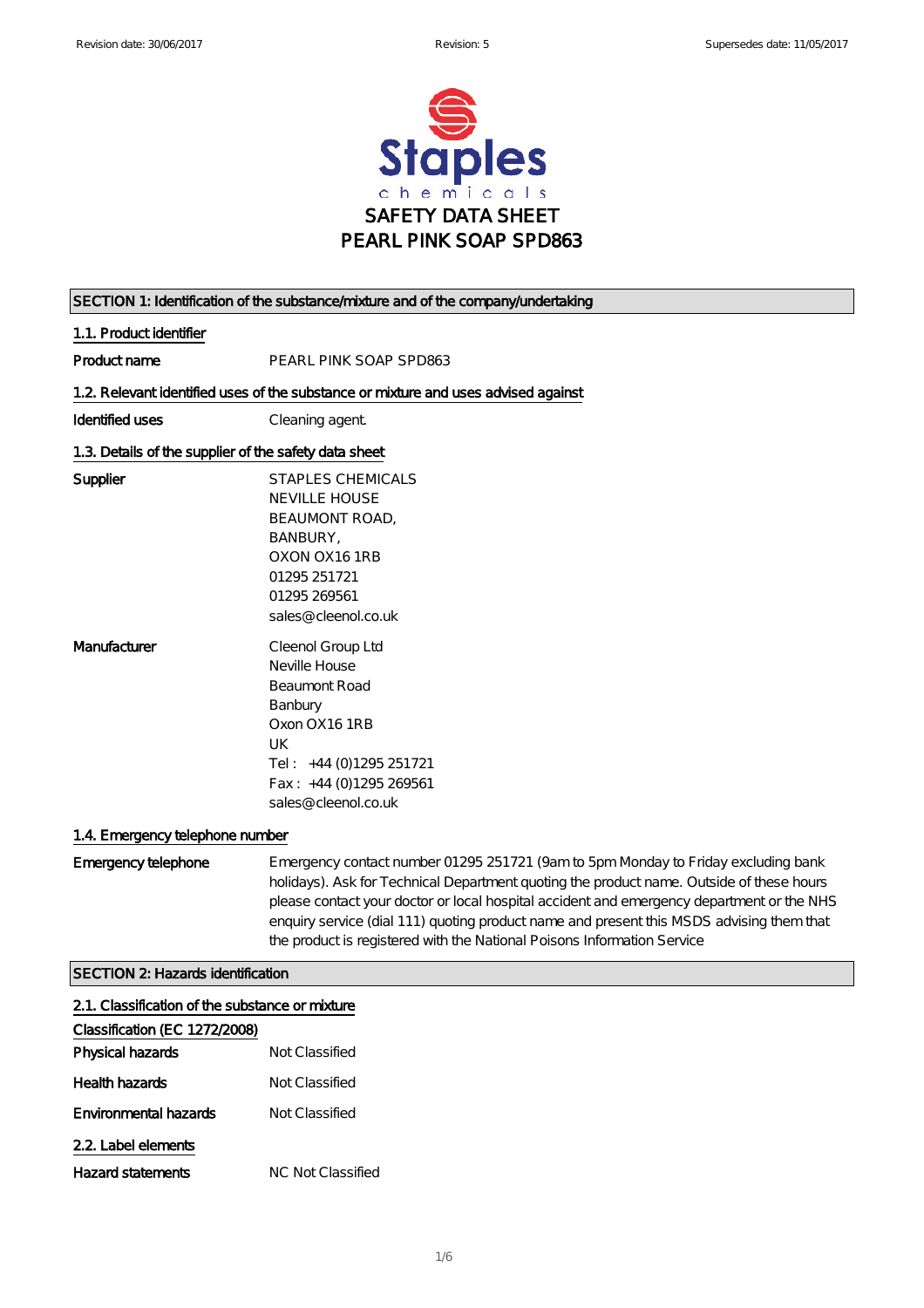| Precautionary statements                                                        | P301+P312 IF SWALLOWED: Call a POISON CENTER/doctor if you feel unwell.<br>P305+P351+P338 IF IN EYES: Rinse cautiously with water for several minutes. Remove<br>contact lenses, if present and easy to do. Continue rinsing.<br>P337+P313 If eye irritation persists: Get medical advice/attention. |                 |                                                                                         |          |
|---------------------------------------------------------------------------------|------------------------------------------------------------------------------------------------------------------------------------------------------------------------------------------------------------------------------------------------------------------------------------------------------|-----------------|-----------------------------------------------------------------------------------------|----------|
| 2.3. Other hazards                                                              |                                                                                                                                                                                                                                                                                                      |                 |                                                                                         |          |
| Other Hazards                                                                   | None                                                                                                                                                                                                                                                                                                 |                 |                                                                                         |          |
| SECTION 3: Composition/information on ingredients                               |                                                                                                                                                                                                                                                                                                      |                 |                                                                                         |          |
| 3.2. Mixtures                                                                   |                                                                                                                                                                                                                                                                                                      |                 |                                                                                         |          |
| SODIUM LAURYL ETHER SULPHATE                                                    |                                                                                                                                                                                                                                                                                                      |                 |                                                                                         | $1 - 5%$ |
| CAS number: 3088-31-1                                                           | EC number: 221-416-0                                                                                                                                                                                                                                                                                 |                 | REACH registration number: 01-<br>2119488639-16-XXXX                                    |          |
| Classification<br>Skin Irrit 2 - H315<br>Eye Irrit 2 - H319                     |                                                                                                                                                                                                                                                                                                      | Xi:R 36/38.     | Classification (67/548/EEC or 1999/45/EC)                                               |          |
| <b>COCOAMIDE DEA</b>                                                            |                                                                                                                                                                                                                                                                                                      |                 |                                                                                         | $1 - 5%$ |
| CAS number: 68603-42-9                                                          | REACH registration number: 01-<br>2119490100-53-XXXX                                                                                                                                                                                                                                                 |                 |                                                                                         |          |
| Classification<br>Skin Irrit 2 - H315<br>Eye Dam. 1 - H318                      |                                                                                                                                                                                                                                                                                                      | Xi; R 38, R 41. | Classification (67/548/EEC or 1999/45/EC)                                               |          |
| <b>LAURYL BETAINE</b>                                                           |                                                                                                                                                                                                                                                                                                      |                 |                                                                                         | 1-5%     |
| CAS number: 66455-29-6                                                          | EC number: 266-368-1                                                                                                                                                                                                                                                                                 |                 |                                                                                         |          |
| Classification<br>Skin Irrit 2 - H315<br>Eye Dam. 1 - H318                      |                                                                                                                                                                                                                                                                                                      | Xi; R 38, R 41. | Classification (67/548/EEC or 1999/45/EC)                                               |          |
|                                                                                 | The Full Text for all R-Phrases and Hazard Statements are Displayed in Section 16.                                                                                                                                                                                                                   |                 |                                                                                         |          |
| <b>SECTION 4: Firstaid measures</b>                                             |                                                                                                                                                                                                                                                                                                      |                 |                                                                                         |          |
| 4.1. Description of first aid measures                                          |                                                                                                                                                                                                                                                                                                      |                 |                                                                                         |          |
| Ingestion                                                                       |                                                                                                                                                                                                                                                                                                      |                 | Rinse mouth thoroughly with water. Get medical attention if any discomfort continues.   |          |
| Eye contact                                                                     | minutes.                                                                                                                                                                                                                                                                                             |                 | Remove any contact lenses and open eyelids wide apart Continue to rinse for at least 15 |          |
| 4.2. Most important symptoms and effects, both acute and delayed                |                                                                                                                                                                                                                                                                                                      |                 |                                                                                         |          |
| Ingestion                                                                       | May cause discomfort if swallowed.                                                                                                                                                                                                                                                                   |                 |                                                                                         |          |
| Skin contact                                                                    | May be slightly irritating to skin.                                                                                                                                                                                                                                                                  |                 |                                                                                         |          |
| Eye contact                                                                     | May cause eye irritation.                                                                                                                                                                                                                                                                            |                 |                                                                                         |          |
| 4.3. Indication of any immediate medical attention and special treatment needed |                                                                                                                                                                                                                                                                                                      |                 |                                                                                         |          |
| Specific treatments                                                             | Seek medical attention if irritation or symptoms persist. Symptomatic treatment                                                                                                                                                                                                                      |                 |                                                                                         |          |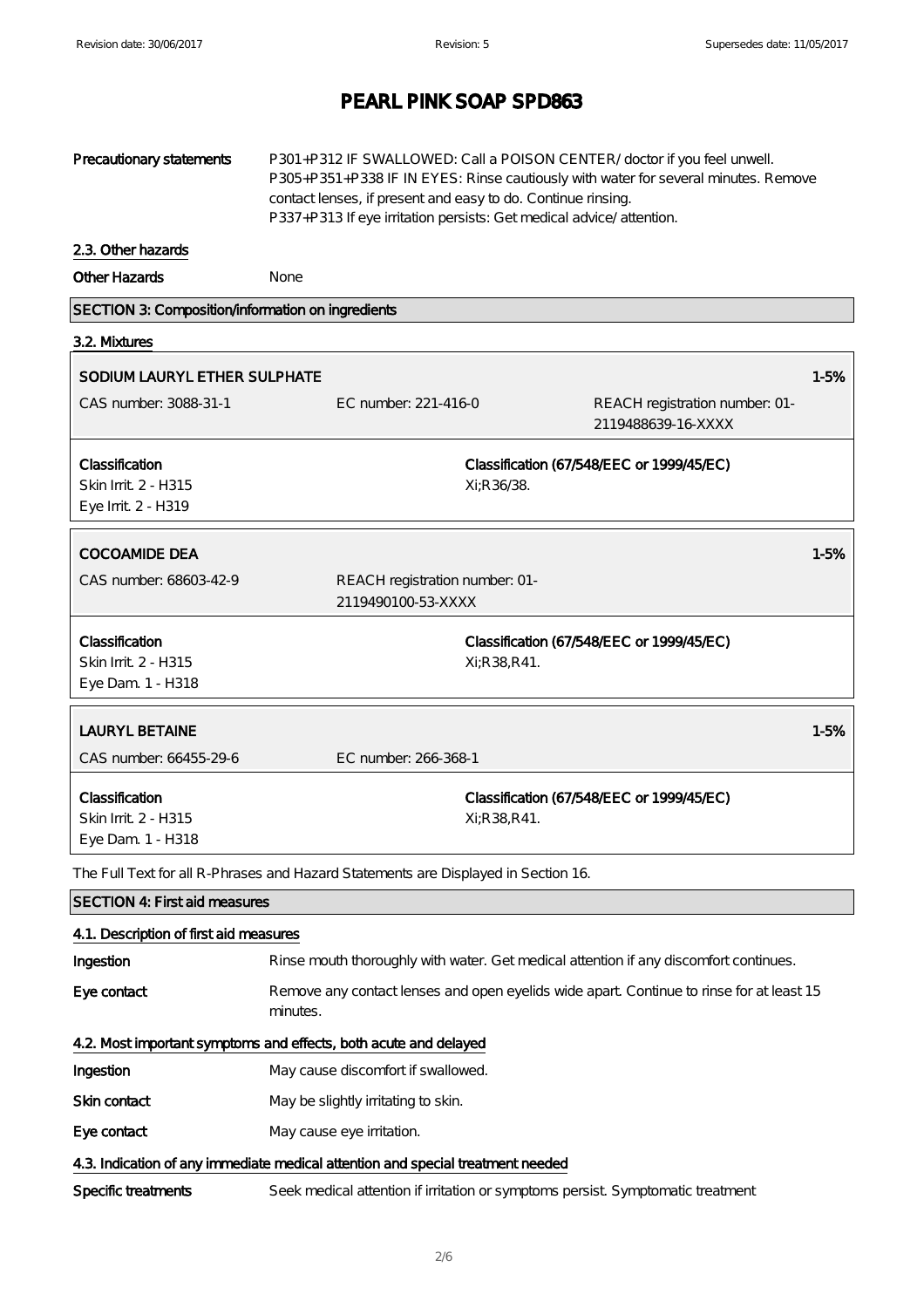| <b>SECTION 5: Firefighting measures</b>                                                                                   |                                                                                                                               |
|---------------------------------------------------------------------------------------------------------------------------|-------------------------------------------------------------------------------------------------------------------------------|
| 5.1. Extinguishing media                                                                                                  |                                                                                                                               |
| Suitable extinguishing media                                                                                              | The product is not flammable. Use fire-extinguishing media suitable for the surrounding fire.                                 |
| 5.2. Special hazards arising from the substance or mixture                                                                |                                                                                                                               |
| Specific hazards                                                                                                          | Burning may produce irritating, toxic and obnoxious fumes.<br>Oxides of Carbon, Nitrogen and Sulphur.                         |
| 5.3. Advice for firefighters                                                                                              |                                                                                                                               |
| Special protective equipment<br>for firefighters                                                                          | Wear positive-pressure self-contained breathing apparatus (SCBA) and appropriate protective<br>clothing.                      |
| SECTION 6: Accidental release measures                                                                                    |                                                                                                                               |
|                                                                                                                           | 6.1. Personal precautions, protective equipment and emergency procedures                                                      |
| Personal precautions                                                                                                      | For personal protection, see Section 8.                                                                                       |
| 6.2. Environmental precautions                                                                                            |                                                                                                                               |
| Environmental precautions                                                                                                 | Avoid or minimise the creation of any environmental contamination.                                                            |
| 6.3. Methods and material for containment and cleaning up                                                                 |                                                                                                                               |
| Methods for cleaning up                                                                                                   | Flush away spillage with plenty of water.                                                                                     |
| 6.4. Reference to other sections                                                                                          |                                                                                                                               |
| Reference to other sections                                                                                               | See section 3,8 & 13 for further information                                                                                  |
| SECTION 7: Handling and storage                                                                                           |                                                                                                                               |
| 7.1. Precautions for safe handling                                                                                        |                                                                                                                               |
| Usage precautions                                                                                                         | Avoid contact with eyes. Avoid spilling.                                                                                      |
|                                                                                                                           | 7.2. Conditions for safe storage, including any incompatibilities                                                             |
| Storage precautions                                                                                                       | Store in tightly-closed, original container in a dry, cool and well-ventilated place. Keep only in<br>the original container. |
| 7.3. Specific end use(s)                                                                                                  |                                                                                                                               |
| Specific end use(s)                                                                                                       | The identified uses for this product are detailed in Section 1.2.                                                             |
| SHELF LIFE OF DILUTION<br>12 MONTHS                                                                                       |                                                                                                                               |
| SECTION 8: Exposure Controls/personal protection                                                                          |                                                                                                                               |
| 8.1. Control parameters<br>Occupational exposure limits<br><b>CITRIC ACID</b>                                             |                                                                                                                               |
| Long-term exposure limit (8-hour TWA): 4 mg/m <sup>3</sup><br>Short-term exposure limit (15-minute): 10 mg/m <sup>3</sup> |                                                                                                                               |
|                                                                                                                           | <b>CITRIC ACID (CAS: 77-92-9)</b>                                                                                             |

Ingredient comments WEL = Workplace Exposure Limits

8.2. Exposure controls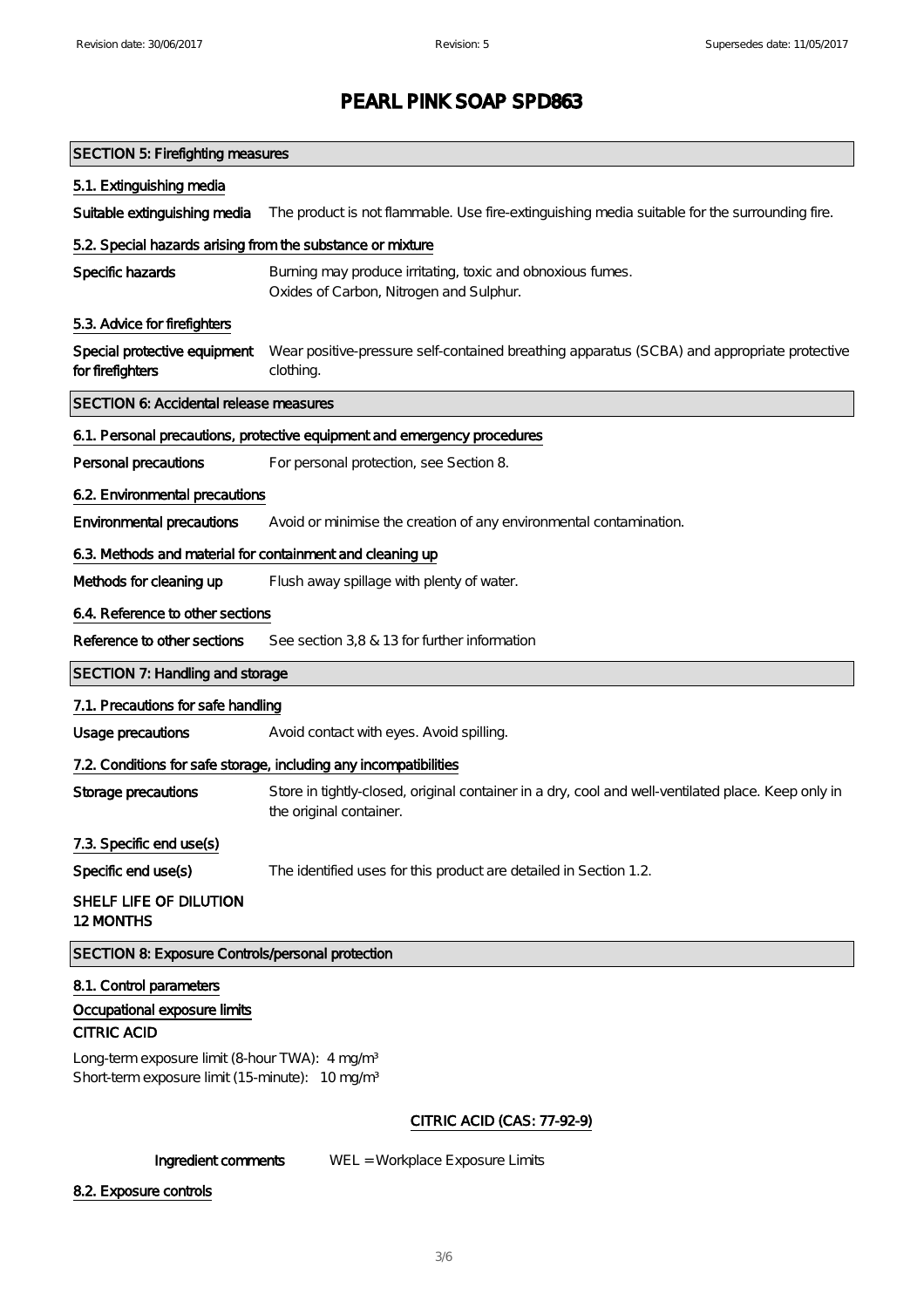#### Protective equipment

| Eye/face protection | Personal protective equipment for eye and face protection should comply with European<br>Standard EN166.         |
|---------------------|------------------------------------------------------------------------------------------------------------------|
| Hand protection     | To protect hands from chemicals, gloves should comply with European Standard EN374.                              |
| Hygiene measures    | Promptly remove any clothing that becomes contaminated. Use appropriate skin cream to<br>prevent drying of skin. |

#### SECTION 9: Physical and Chemical Properties

|                                              | 9.1. Information on basic physical and chemical properties                                     |  |  |
|----------------------------------------------|------------------------------------------------------------------------------------------------|--|--|
| Appearance                                   | Liquid.                                                                                        |  |  |
| Colour                                       | Pink.                                                                                          |  |  |
| Odour                                        | Characteristic.                                                                                |  |  |
| рH                                           | 6-8                                                                                            |  |  |
| Initial boiling point and range              | 100@ °C @ 760 mm Hg                                                                            |  |  |
| Relative density                             | @ @ 20C°C                                                                                      |  |  |
| 9.2. Other information                       |                                                                                                |  |  |
| Volatile organic compound                    | This product contains a maximum VOC content of NIL.                                            |  |  |
| SECTION 10: Stability and reactivity         |                                                                                                |  |  |
| 10.1. Reactivity                             |                                                                                                |  |  |
| Reactivity                                   | No test data specifically related to reactivity available for this product or its ingredients. |  |  |
| 10.2. Chemical stability                     |                                                                                                |  |  |
| <b>Stability</b>                             | Stable at normal ambient temperatures.                                                         |  |  |
| 10.3. Possibility of hazardous reactions     |                                                                                                |  |  |
| Possibility of hazardous<br>reactions        | None known.                                                                                    |  |  |
| 10.4. Conditions to avoid                    |                                                                                                |  |  |
| Conditions to avoid                          | Avoid excessive heat for prolonged periods of time.                                            |  |  |
| 10.5. Incompatible materials                 |                                                                                                |  |  |
| Materials to avoid                           | None known.                                                                                    |  |  |
| 10.6. Hazardous decomposition products       |                                                                                                |  |  |
| Hazardous decomposition<br>products          | Fire creates: Carbon monoxide (CO). Carbon dioxide (CO2).                                      |  |  |
| <b>SECTION 11: Toxicological information</b> |                                                                                                |  |  |
| 11.1. Information on toxicological effects   |                                                                                                |  |  |

| Ingestion    | May cause discomfort if swallowed.                             |
|--------------|----------------------------------------------------------------|
| Skin contact | Skin irritation should not occur when used as recommended.     |
| E ye contact | Vapour or spray in the eyes may cause irritation and smarting. |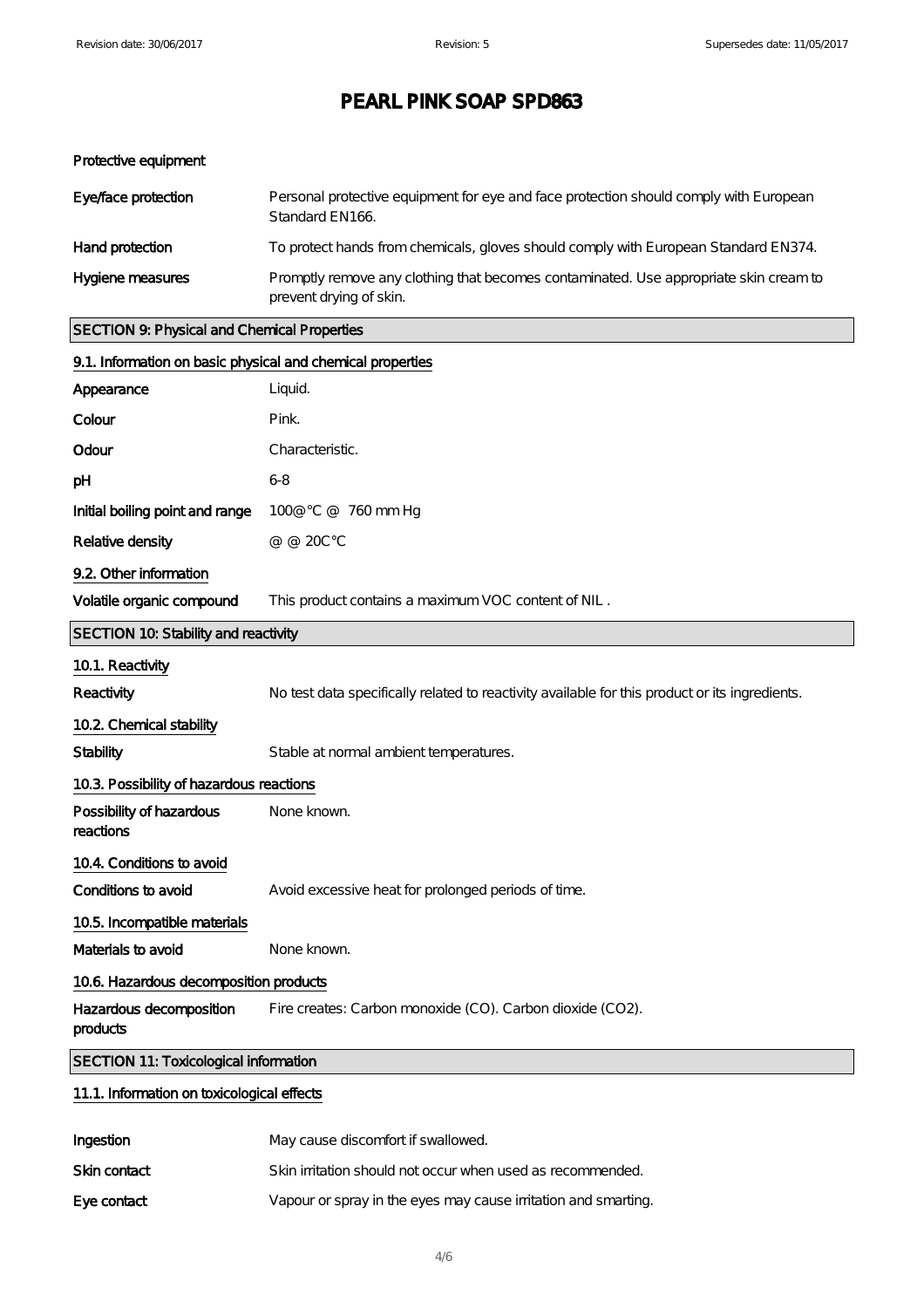| <b>SECTION 12: Ecological Information</b>                   |                                                                                                                                |  |
|-------------------------------------------------------------|--------------------------------------------------------------------------------------------------------------------------------|--|
| <b>E</b> cotoxicity                                         | Not regarded as dangerous for the environment                                                                                  |  |
| 12.1. Toxicity                                              |                                                                                                                                |  |
| <b>Toxicity</b>                                             | The product is not believed to present a hazard due to its physical nature.                                                    |  |
| 12.2. Persistence and degradability                         |                                                                                                                                |  |
| Persistence and degradability The product is biodegradable. |                                                                                                                                |  |
| 12.3. Bioaccumulative potential                             |                                                                                                                                |  |
| Bioaccumulative potential                                   | Not available.                                                                                                                 |  |
| 12.4. Mobility in soil                                      |                                                                                                                                |  |
| <b>Mobility</b>                                             | The product is soluble in water.                                                                                               |  |
| 12.5. Results of PBT and vPvB assessment                    |                                                                                                                                |  |
| Results of PBT and vPvB<br>assessment                       | This product does not contain any substances classified as PBT or vPvB.                                                        |  |
| 12.6. Other adverse effects                                 |                                                                                                                                |  |
| O ther adverse effects                                      | None known.                                                                                                                    |  |
| <b>SECTION 13: Disposal considerations</b>                  |                                                                                                                                |  |
| 13.1. Waste treatment methods                               |                                                                                                                                |  |
| Disposal methods                                            | Dispose of waste to licensed waste disposal site in accordance with the requirements of the<br>local Waste Disposal Authority. |  |
| <b>SECTION 14: Transport information</b>                    |                                                                                                                                |  |
| General                                                     | The product is not covered by international regulations on the transport of dangerous goods<br>(IMDG, IATA, ADR/RID).          |  |
| 14.1. UN number                                             |                                                                                                                                |  |
| Not applicable.                                             |                                                                                                                                |  |
| 14.2. UN proper shipping name                               |                                                                                                                                |  |
| Not applicable.                                             |                                                                                                                                |  |
| 14.3. Transport hazard class(es)                            |                                                                                                                                |  |
| No transport warning sign required.                         |                                                                                                                                |  |
| 14.4. Packing group                                         |                                                                                                                                |  |
| Not applicable.                                             |                                                                                                                                |  |
| 14.5. Environmental hazards                                 |                                                                                                                                |  |
| Environmentally hazardous substance/marine pollutant<br>No. |                                                                                                                                |  |
| 14.6. Special precautions for user                          |                                                                                                                                |  |
| Not applicable.                                             |                                                                                                                                |  |
|                                                             | 14.7. Transport in bulk according to Annex II of MARPOL and the IBC Code                                                       |  |